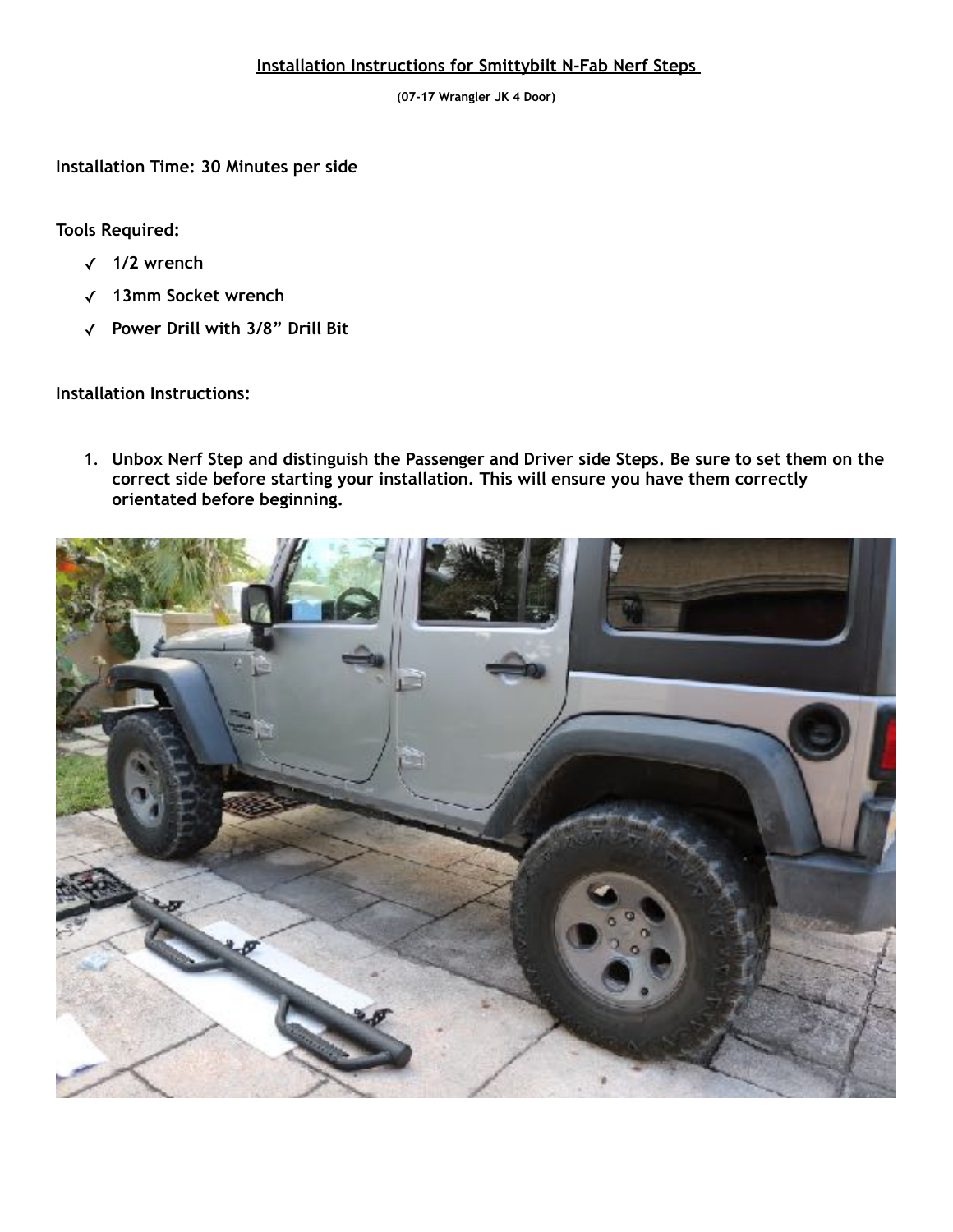2. **Remove Factory Running Boards if necessary. (This can be done by removing the three 13mm bolts facing upwards and the six 10mm bolts facing outwards on each running board)**



3. **Place the running board in position so the top bracket is touching the pinch weld. Double check the lower brackets are lined up with the factory holes underneath as well.**

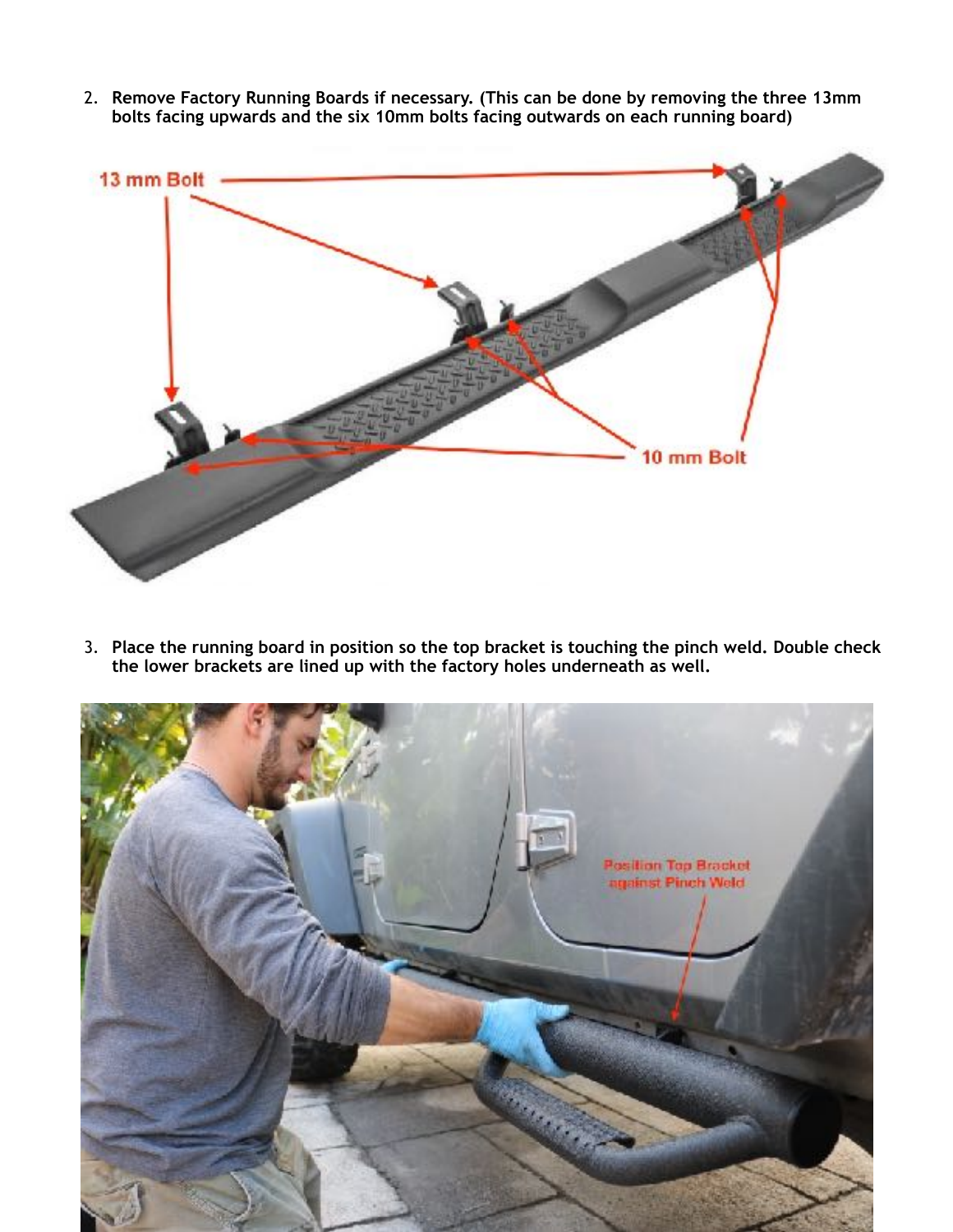

4. The top brackets should line up with the holes in the pinch weld. In some cases these holes will need to be drilled. Identify and mark these holes.

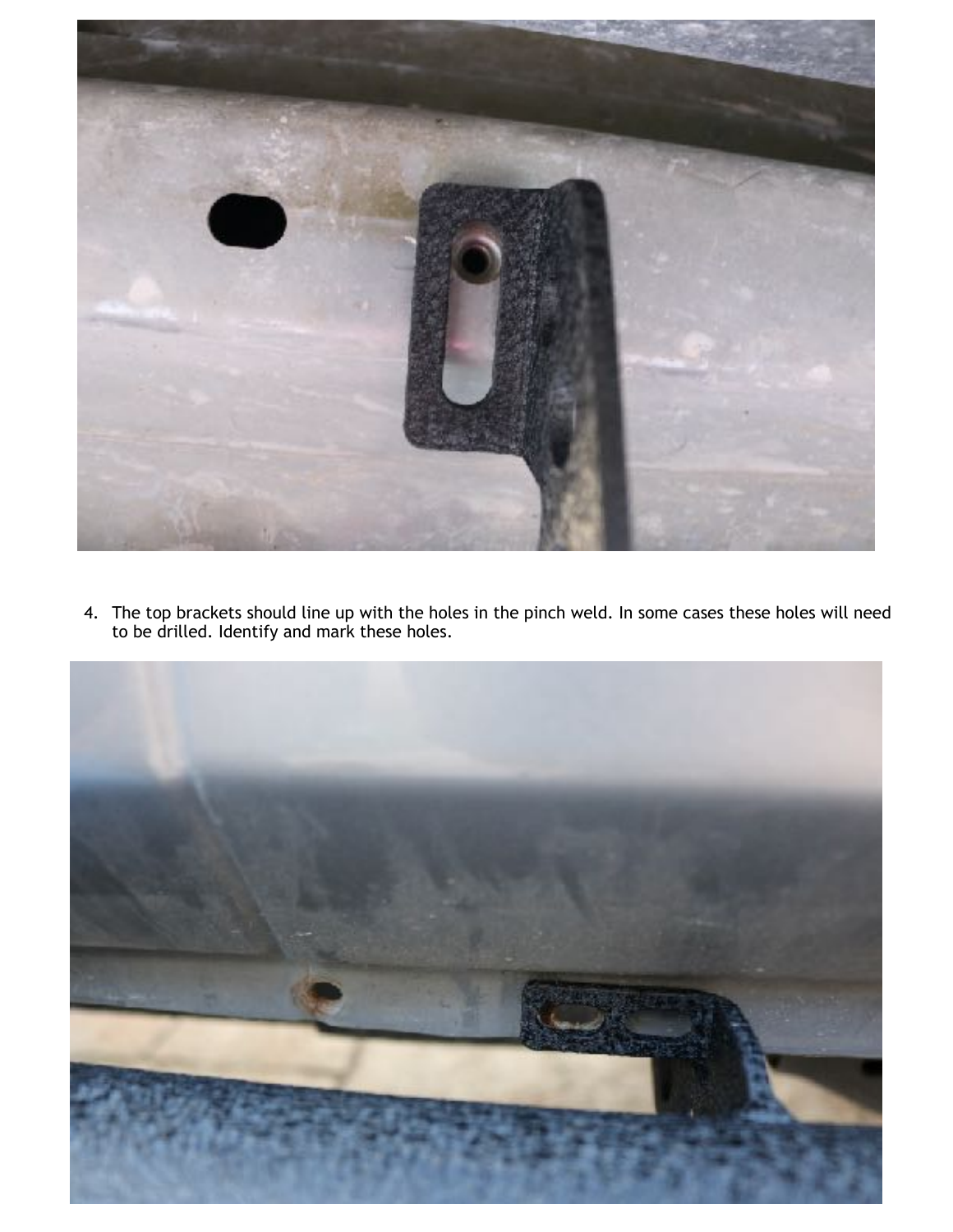5. Drill marked holes with with 3/8" Drill bit. (Make sure to paint drill holes after to reduce the risk of rusting)

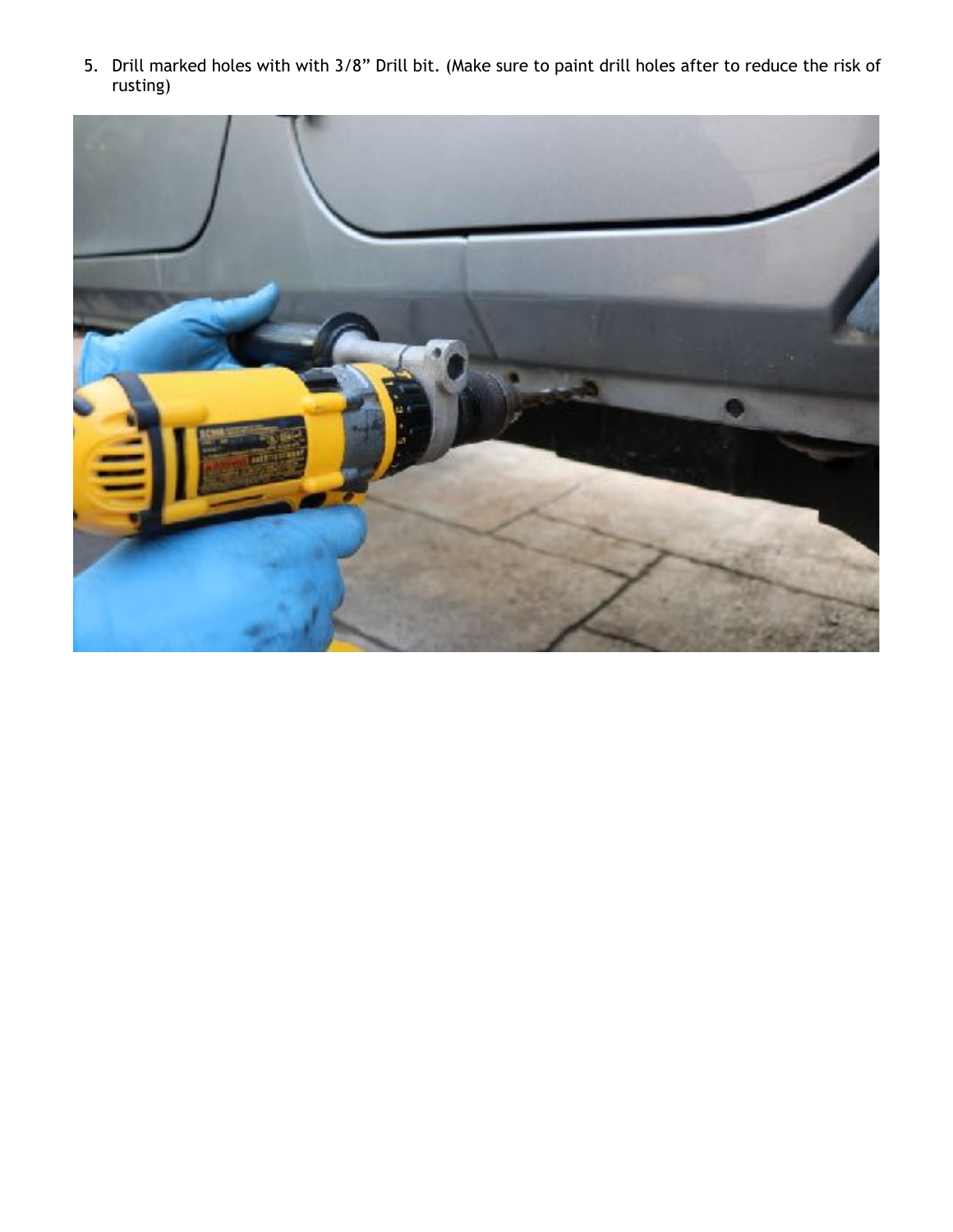6. Slide the provided Clip Nut onto the hole previously drilled in Step 5. The top bracket of the Nerf Steps will bolt to this Clip Nut.

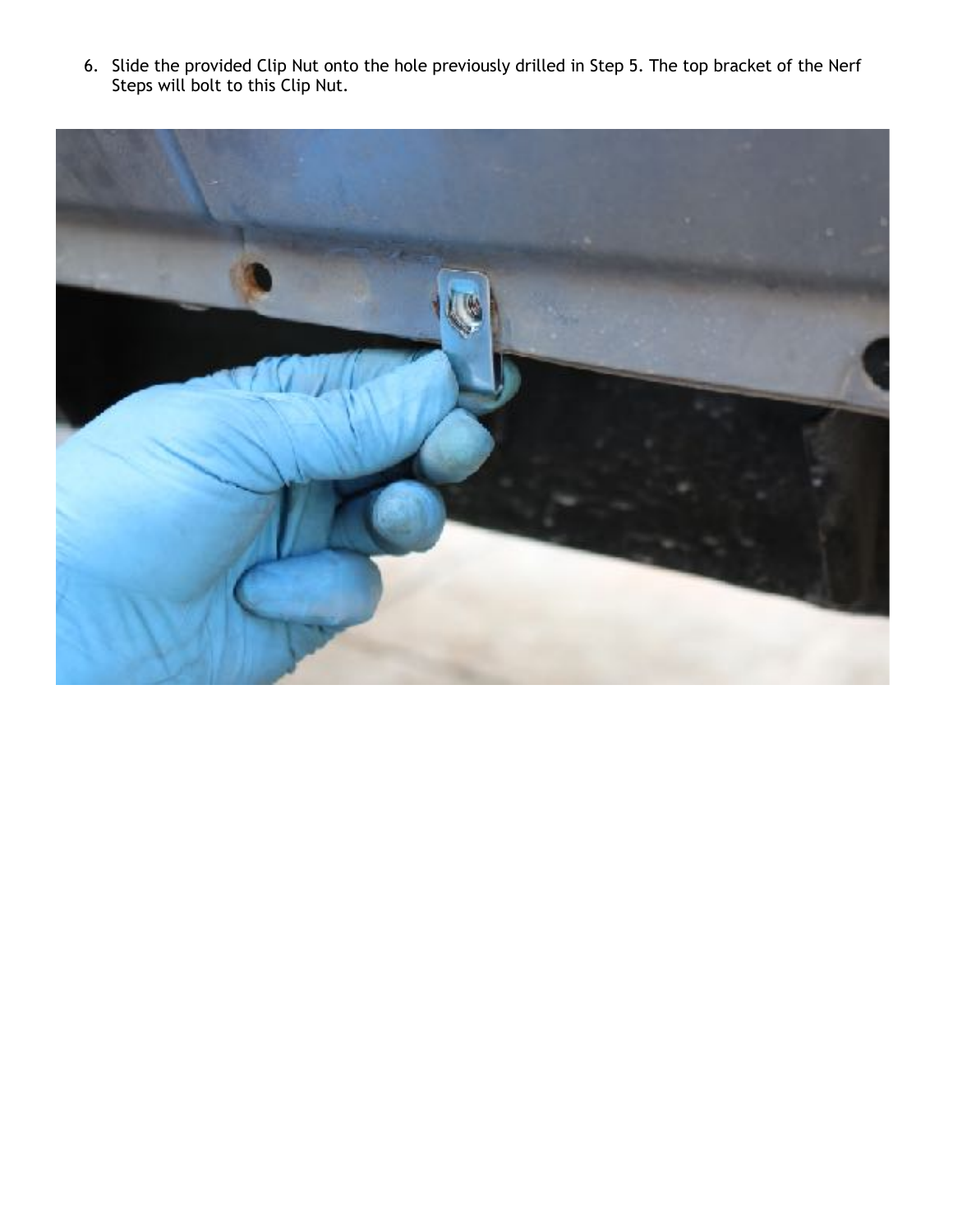7. Position Nerf Step against pinch weld and attach the top bracket to the Clip Nut. (Do not tighten fully at this point)

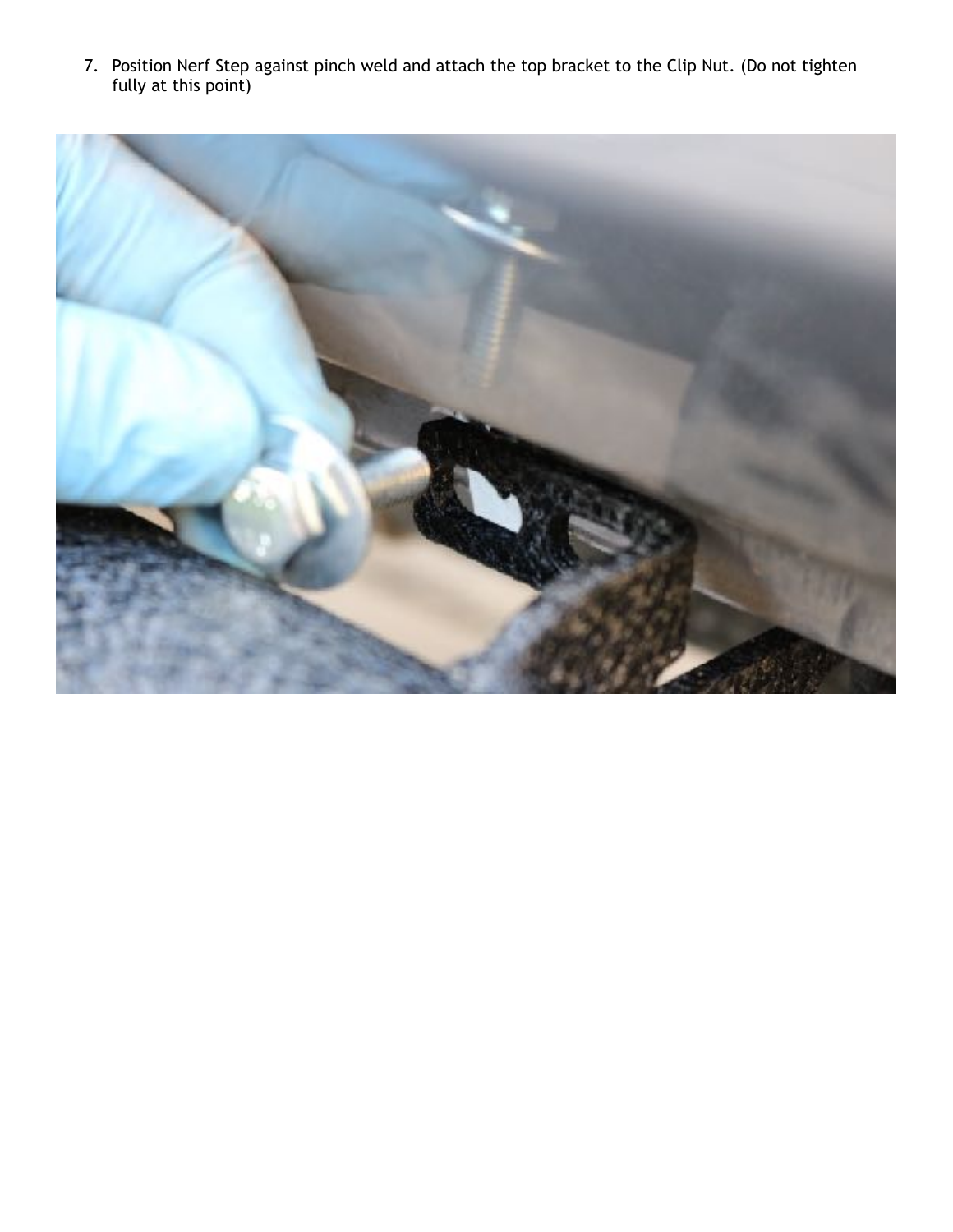8. If the lower bracket lined up with the pre-existing holes under the Jeep body as shown in Step 3. Bolt these down using the provided hardware. In some cases, the lower bracket will not line up with the pre-existing holes, in this case you will need to place a Clip Nut into the holes positioned on the underside of the Jeep body.

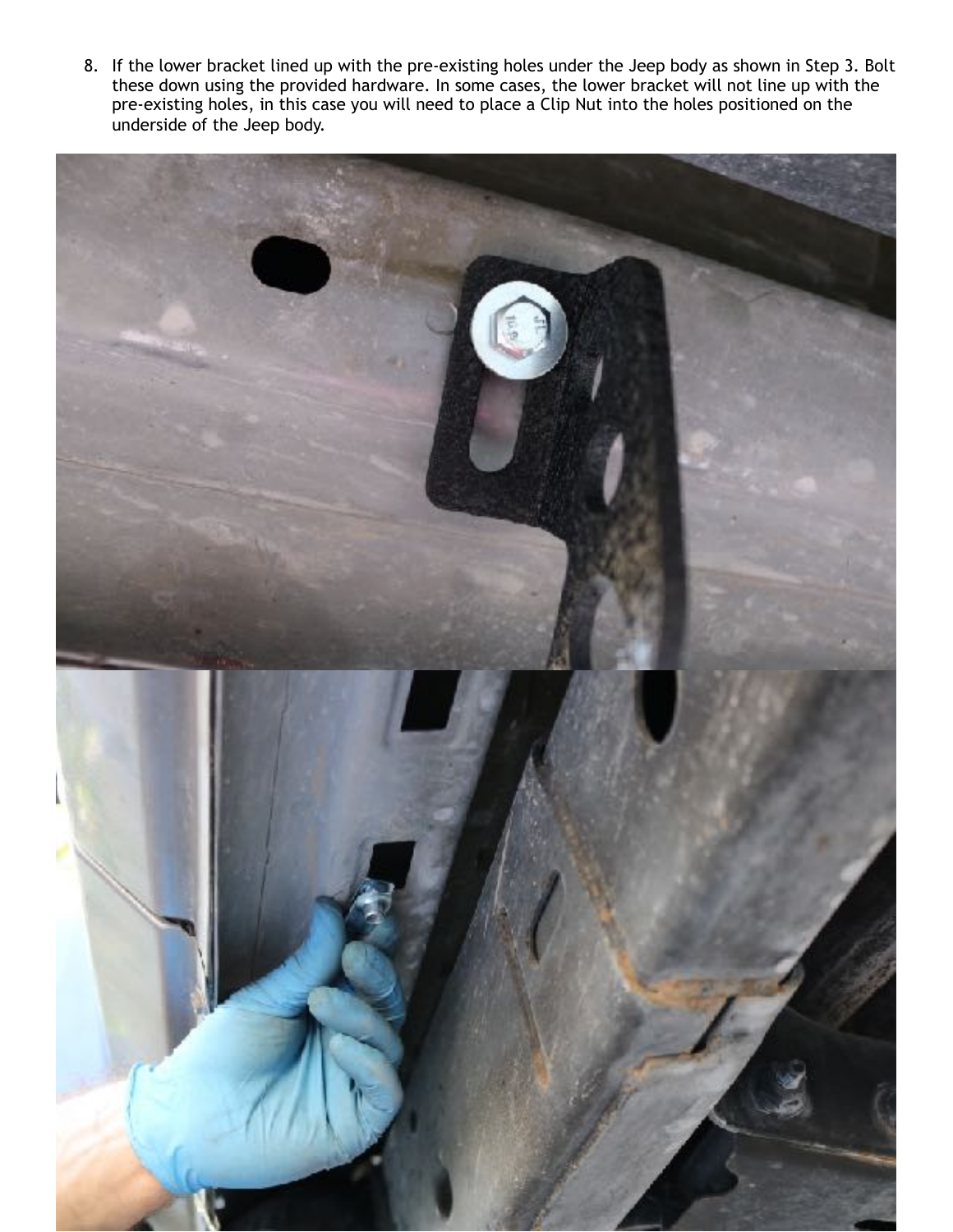9. With the Nerf Step in place, proceed to secure all bolts. Using a 13mm socket wrench for the lower bracket bolts and a 1/2 wrench for the top bracket bolts.